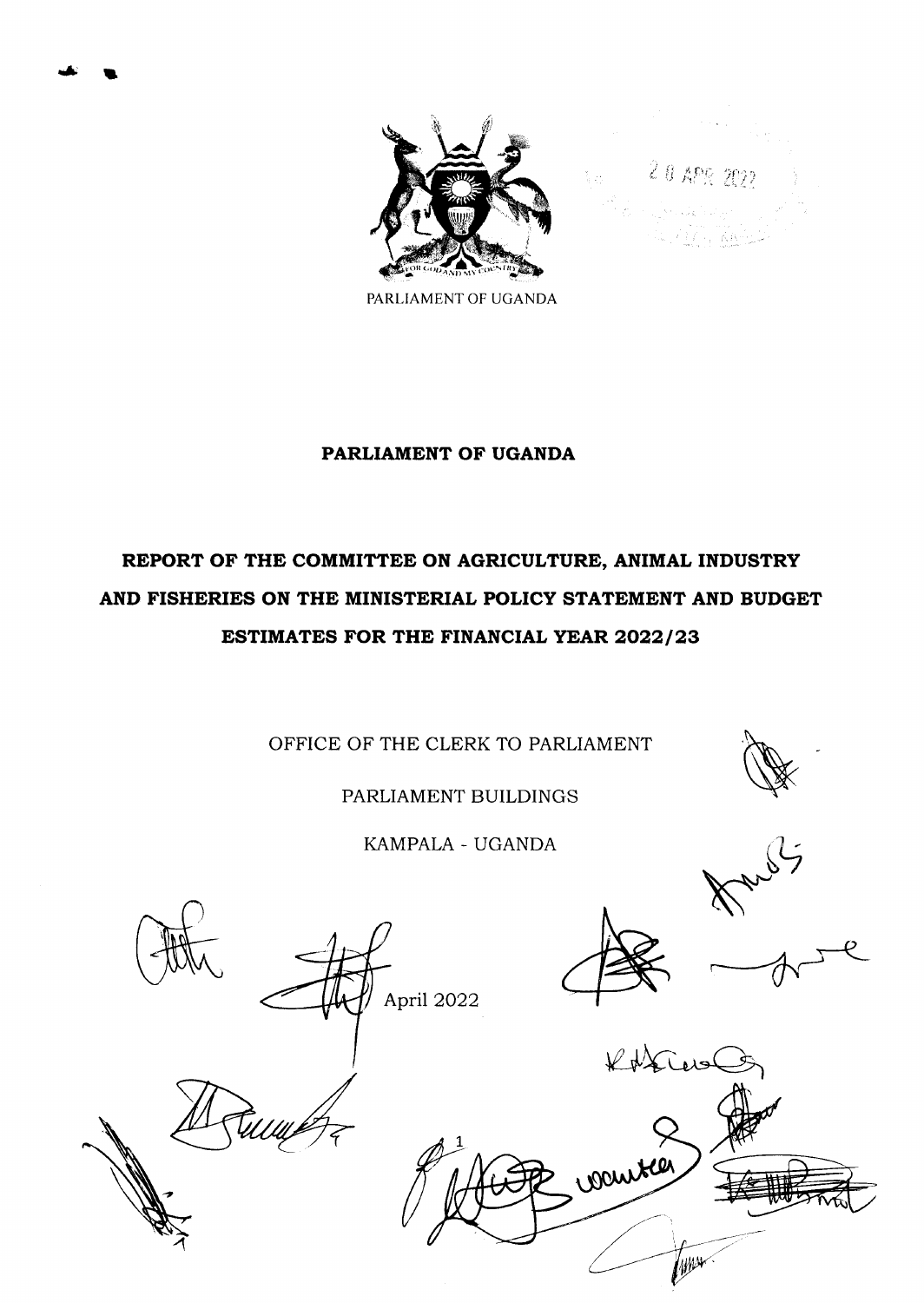#### EXECUTIVE SUMMARY

 $\ddot{\phantom{a}}$ 

Rt. Hon Speaker and Hon. Members,

Agricultural sector remains the mainstay of Uganda's economy; employing 68% of the total population and 70% youth. Although its mandate is to promote and support market oriented Agricultural production, food security and household incomes, the sector continues to be neglected in budget aliocations. In fiscal year  $2020/2021$ , Agriculture sector contributed 23.7% of GDP and 31% of export earnings just below Industry at 26.18% and Services sector at 43.01%.

Note that Vision 2040 prioritizes and recognizes the role of agriculture in this transformation process. The vision of the National Agriculture Policy 2Ol3 is "A Competitive, Profitable and Sustainable Commercial and Agriculture Sector" with an overall objective of promoting food and nutrition security and also to improve household incomes after coordinated interventions that over sees enhanced sustainable agricultural productivity and value chain addition; provide employment opportunities, and promote agribusinesses, investments and trade.

MAIFF is the leader of Agro-Industrialization Program under NDP111 and PDM Pilar One: Production, Storage, Processing and Marketing with which the 100M investment in Parish SACCOs will not yield any fruits.

Despite all the policy interventions by government to realize socio-economic transformation, the sector is still faced with many challenges including among others; Inadequate budget allocations to the sector, Inadequate provision of Extension and advisory services to farmers across the country, limited access to Agricultural Credit, the delayed implementation and finalization of the National Irrigation policy, low uptake of Agro-Processing technologies, low prices of Agricultural products on the market, High cost of Agricultural inputs and associated problem of counterfeit on the market, Pre and post-harvest lo the problem of land ownership, among others.

 $\mathfrak z$ 

**NA**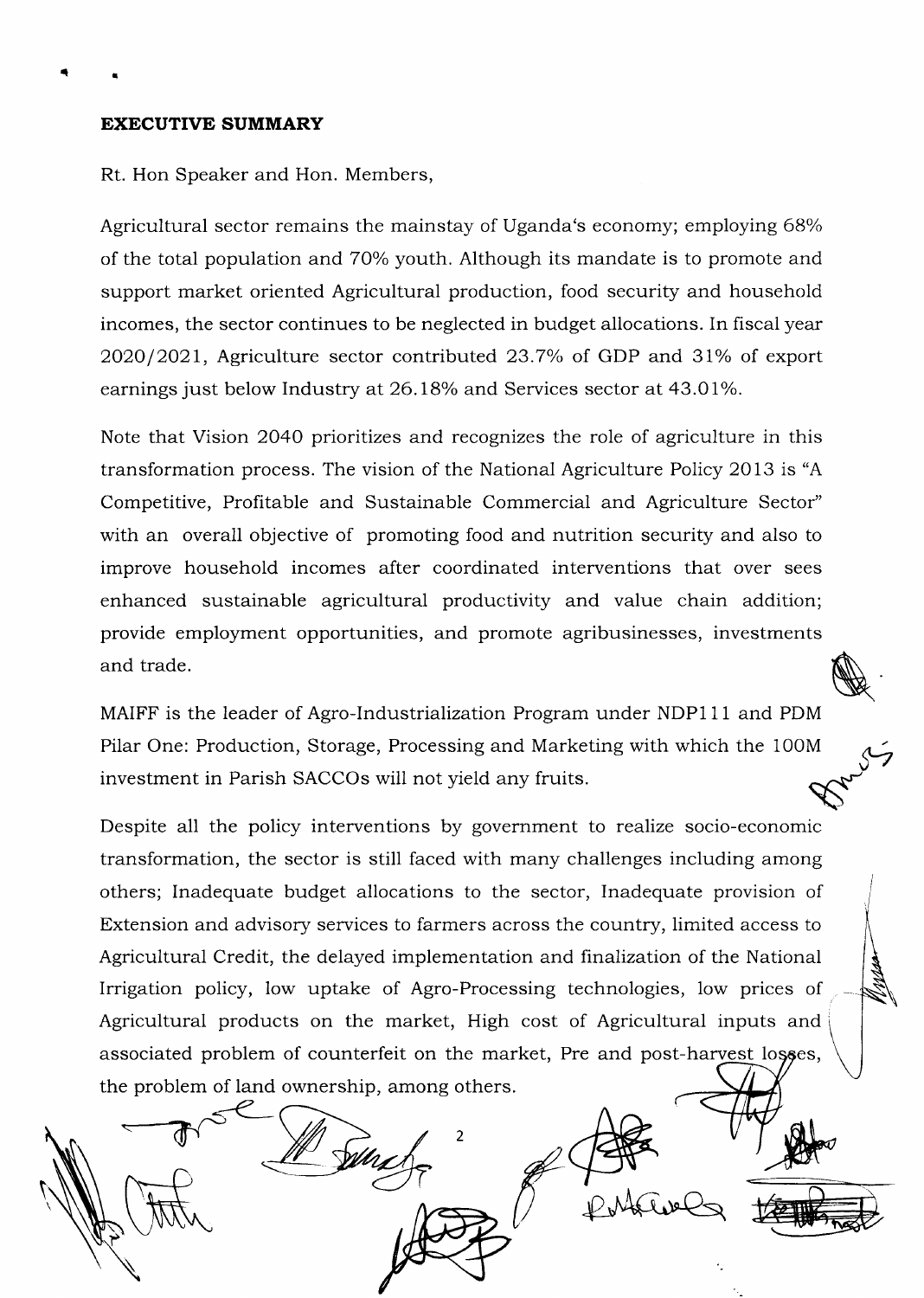For instance in the 2021/2022 44.77 Trillion shillings National Budget approved by Parliament the sector suffered budget cuts from 1.3Trillion to 799Billions yet it's the only sector that sustained the economy from adverse effects of Covidl9 pandemic. This negatively impacted the sector and our comparative advantage in the region. This among others affected the provision of seeds/seedlings and other inputs to farmers, which is vital in the improvement of agricultural production and productivity in the country.

This 2022/23 FY Agro-Industrialization Programme budget estimates for the Budget Framework Paper (BFP) were UGX: 7,666 billion, out of the National MTEF of UGX 42,980 billion; representing a 3.9% allocation to the Programme. the MPS now is partly UGX 1,190 billion. This implies that the Agro-Industrialization Programme MTEF has been reduced to UGX 476.74 Billion; since the approval of the National Budget Framework Paper by parliament.

Rt. Speaker and Colleagues MPs, Agriculture sector requires unprecedented funding to improve the live hoods and incomes of our people.

# 1.O INTRODUCTION

1

Rt. Hon. Speaker and Hon. Members, in accordance with Article 155 (4) of the Constitution of the Republic of Uganda and Ruie 149 (1) of the Rules of Procedure of the Parliament of Uganda, the Sectoral Committee on Agriculture, Animal Industry and Fisheries considered and reviewed Policy Statements and Budget Estimates under its mandate.

 $\mathbb{X}$ 

# 2.O METHODOLOGY

While fulfilling its mandate under Rule 149(1) the Committee reviewed the following documents;-

- a) Ministerial Policy Statement FY 2021/22.
- b) The Annual Budget Performance Report FY  $2020/21$
- c) NDP Certificate of compliance on the annual budget  $FY$  2021/22

3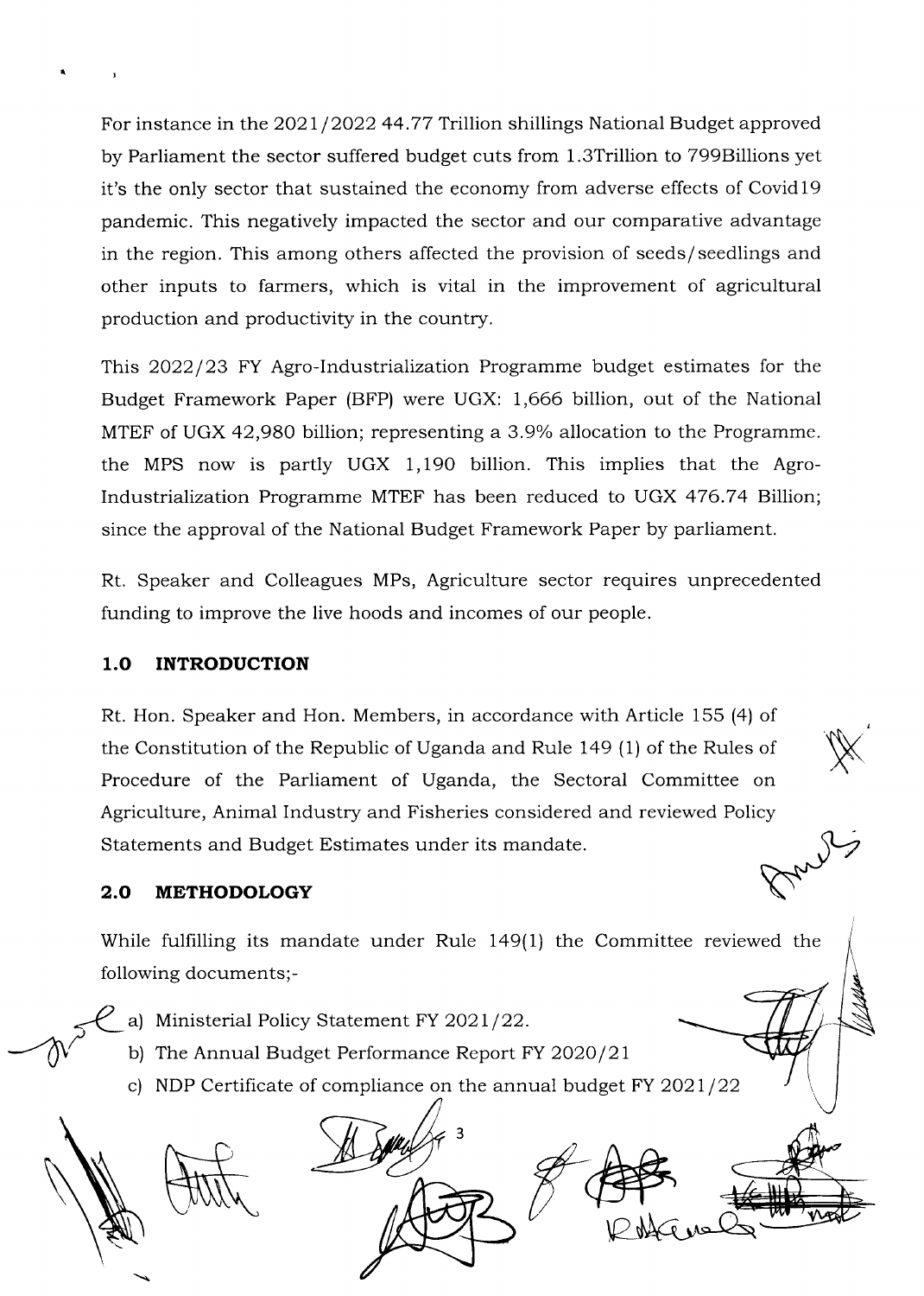- d) The NDP 111
- e) The BFP report by the committee
- f) The second Budget Call circular and all the associated documents
- g) The Semi-Annual budget performance report  $FY$  2021/22
- h) The Alternative Policy Statement 2022/23
- i) Certificate of Compliance from NPA
- j) Certificate of Gender and equity from Equal Opportunities commission
- k) PFM Act, 2015 and

Held meetings with the Ministry of Agricultural, Animal Industry and Fisheries and all Agencies under MAAIF and received submission from the Civil Society Organization.

# 3.O SCOPE

The Sectoral Committee on Agriculture, Animal Industry and Fisheries considered the Ministerial Policy Statements and Budget Estimates for the Fiscal Year 2022/23 for the following Votes:

- $i.$  Vote 010 Ministry of Agriculture, Animal Industry and Fisheries
- Vote  $121$ Dairy Development Authority (DDA) ii.
- Vote 125 National Animal Genetic Resource Centre & Data Bank iii (NAGRC&DB)
- lV. Vote 142 : National Agricultural Research Organization (NARO)
- V. Vote 152 : National Agricultural Advisory Services (NAADS),
- vi. Vote 155 : Uganda Cotton Development Organisation (CDO)
- vii. Vote 160 : Uganda Coffee Development Authority (UCDA)
- viii. Votes 501-850: Local Government Agriculture and Commercial Services
- ix. Vote 122 : KCCA Agriculture Grant







N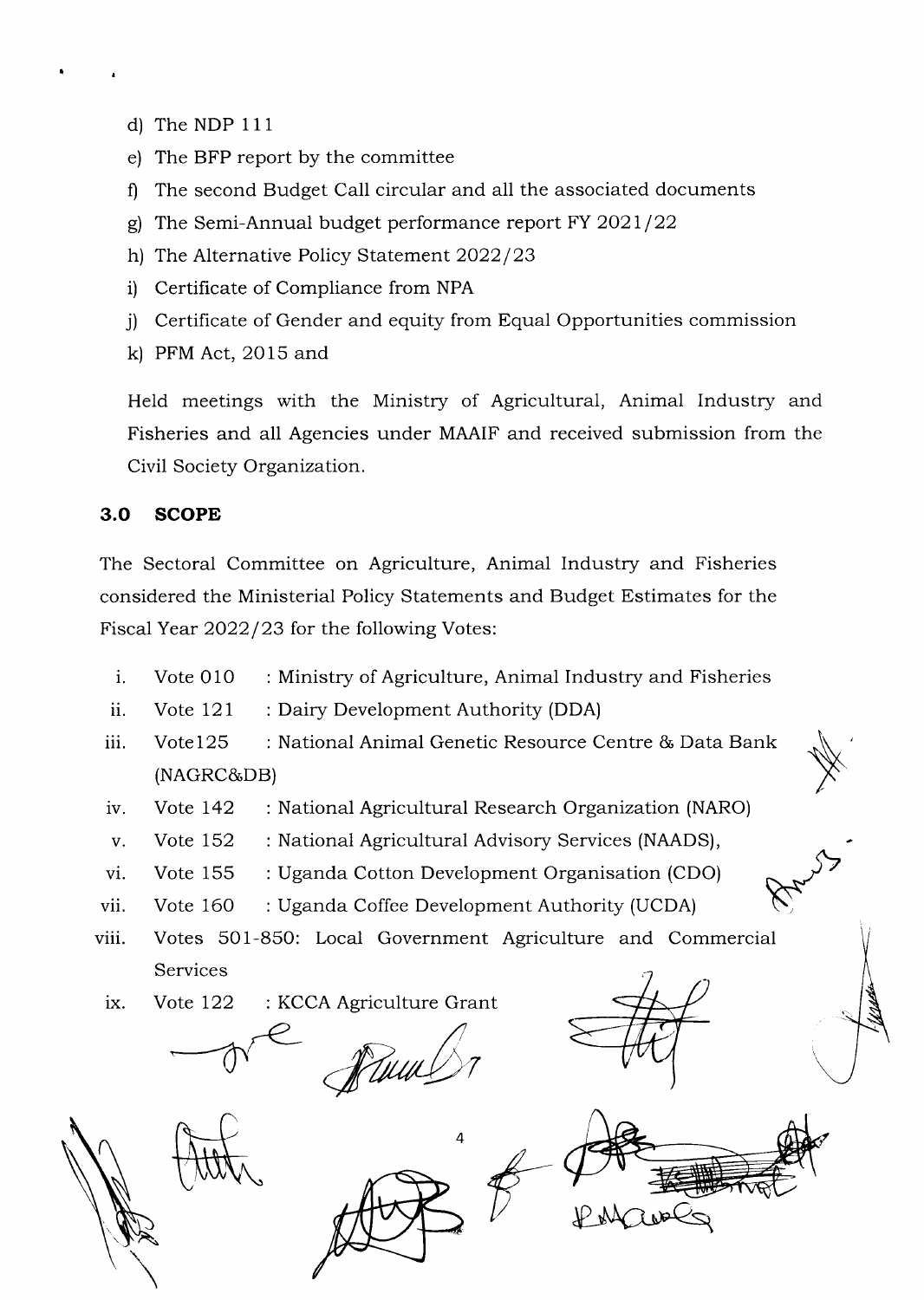### 4.O. AGRICULTURE SECTOR MANDATE

The mandate of the Ministry is "to promote and support sustainable and market oriented agricultural production, food security and household incomes".

## 4.1 SECTOR STRATEGIC OBJECTIVES

The Sector will pursue the Agro-Industrialization (AGI) Program of the NDPIII through the following strategic objectives;

- (i) To strengthen agriculture production systems for sustainable production and productivity
- To improve agro-processing, value addition and storage (ii)
- To increase agriculture product market competitiveness through improved quality and standards (iii)
- To increase access to agriculture finance and insurance (iv)
- To strengthen the Institutional, legal, policy, planning and regulatory framework for improved service delivery. (v)

### 4.2. SECTOR COMPLIANCE TO NATIONAL DEVELOPMENT PLAN (NDP)

Agro-Industrialisation scored 63.5%, this is because the program was not well aligned in areas of agricultural extension services, agricultural mechanization, fertilizer use, use of E-voucher Management System, irrigation, access to water for agricultural production, access to labour, storage, post-harvest losses, agro processed products, size of agricultural value addition and agricultural inputs.

X

At the projects level, the moderately satisfactory performance was mainly attributed to the low budget release of funds for the projects, low absorption and delays in projects implementation. All the projects behind scheduk were externally financed projects.

5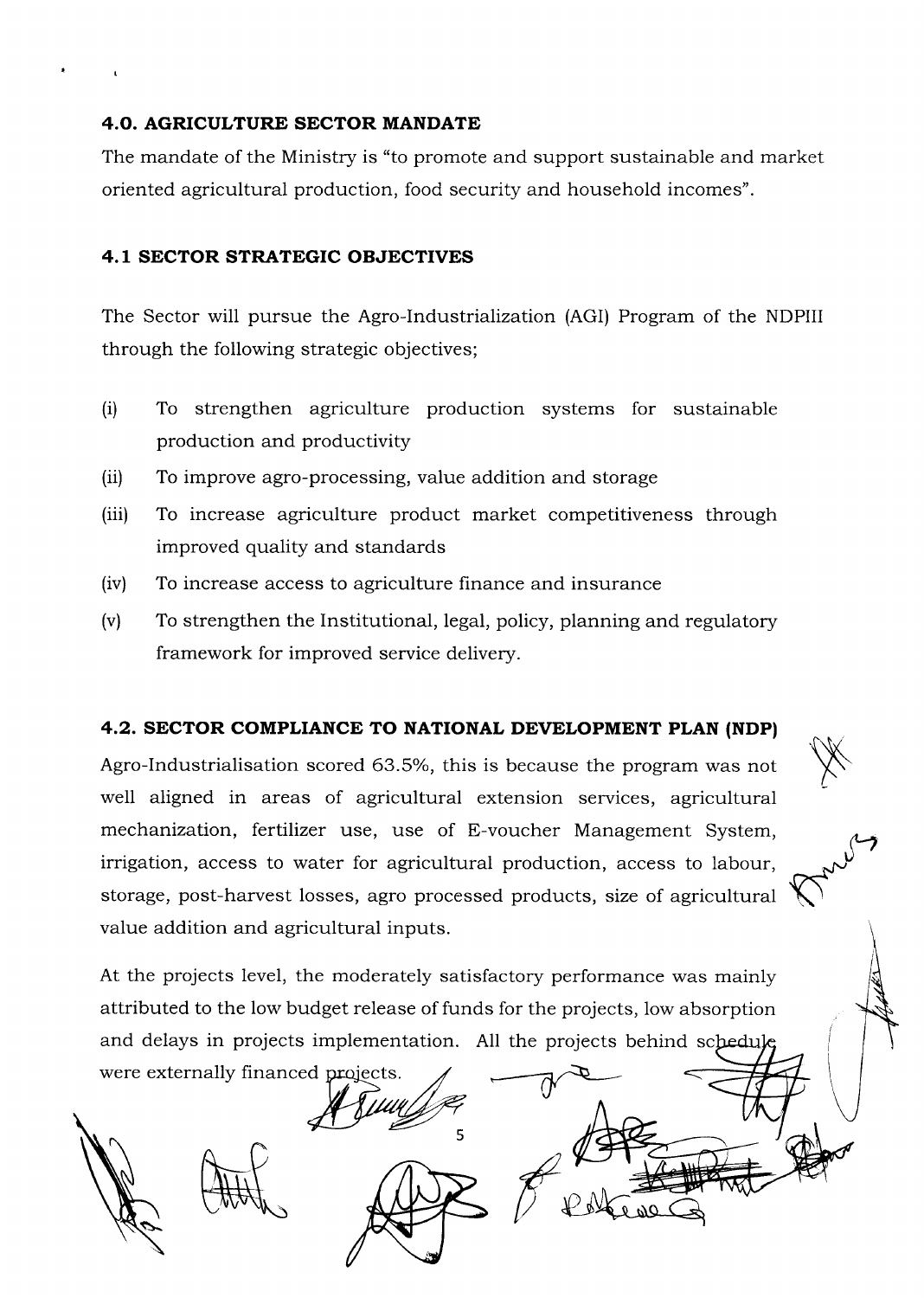### 4.3. GENDER AND EQUITY COMPLIANCE

(

Section  $13(5)(g)$  of the PFM Act, 2015 requires that the Minister of Finance, in consultation with the Equal Opportunities Commission issues a certificate, certifying that the policy statement is gender and equity responsive and specifying measures taken to equalize opportunities for men, women, persons with disabilities and other marginalized groups.

The accompanying certificate indicates that all the agencies under the sector passed the test of Gender and equity compliance, after scoring above required threshold of %, as follows; Ministry of Agriculture, Animal Industry and Fisheries (61.64%), Uganda Coffee Development Authority (59.82%), Uganda Cotton Development Organization (57.55%), NAADS Secretariat (59.82%), National Agricultural Research Organization (76.O7%), Dairy Development Authority (58.27%), National Animal Genetic Resource Centre and DB (63.85%).

# 4.4. ANALYSIS OF THE AGRO.INDUSTRIALISATION PROGRAMME BUDGET ALLOCATION FOR FY 2022/23

The Committee notes that the Agro-lndustrialization Programme budget estimates for the Budget Framework Paper (BFP) FY  $2022/23$  were UGX: 1,666 billion, out of the National MTEF of UGX 42,980 billion; representing a 3.9% allocation to the Programme.

 $\times$ 

The projected MTEF for the Agro-Industrialization Programme in the FY 2022/23 at the MPS is UGX 1,190 billion, out of the National MTEF of UGX 45,325 billion; representing a 2.6% allocation to the Programme.

This implies therefore that the Agro-lndustrialization Programme MTEF has declined in terms of percentage allocation to the National MTEF by 1%. It should be noted that in absolute terms, the Programme MTEF has reduced by UGX 476.74 Billion; since the approval of the National Budget Framework Papér for

2022/23.

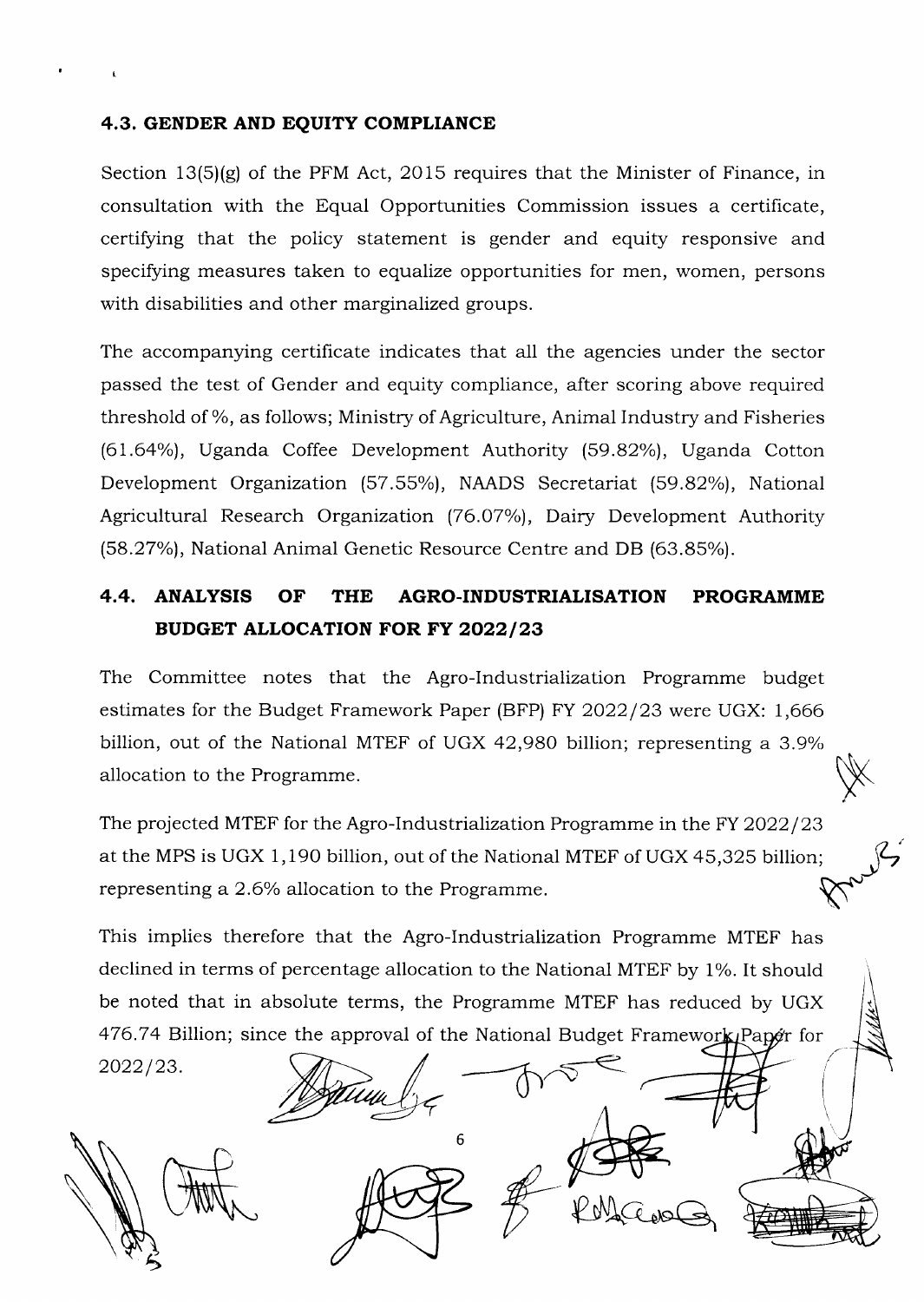### 4.5. OVER VIEW OF AGRICULTURE SECTOR:

#### Sectoral Overview:

a

Agricultural sector remains the mainstay of Uganda's economy; employing 68% of the total population and 70% youth. Although Its mandate is to promote and support market oriented Agricultural production, food security and household incomes, the sector is growing at a very low pace of  $3.8\%$  below the 6% target under the comprehensive Africa Agriculture Development Program (CAADP)committed to creating wealth needed for rural communities and household prosperity. In fiscal year 2020/2021, Agriculture sector contributed 23.7% of GDP in 2021 and 31% of export earnings just below Industry at  $26.18%$ and Services sector at 43.01%.

Despite the 44.77 Trillion shillings National Budget approved by Parliament for year 2020/2021 and with adverse effects of Covid 19 pandemic, the sector suffered budget cuts from 1.3Trillion to 799Blllions. This negatively impacted the sector and our comparative advantage in the region. This among others affected the provision of seeds/seedlings and other inputs to farmers, which is vital in the improvement of agricultural production and productivity in the country.

The sectoral objective is linked to NDPIII Mission of transforming the sector from subsistence to commercial Agriculture. The BFP  $2022/2023$  focuses on Agro Industrialization with Agricultural Value chain Development Strategy 2021-2026 that prioritizes the Parish Development Model Pillar 1 of Production, Storage, Processing and Marketing.

7

K

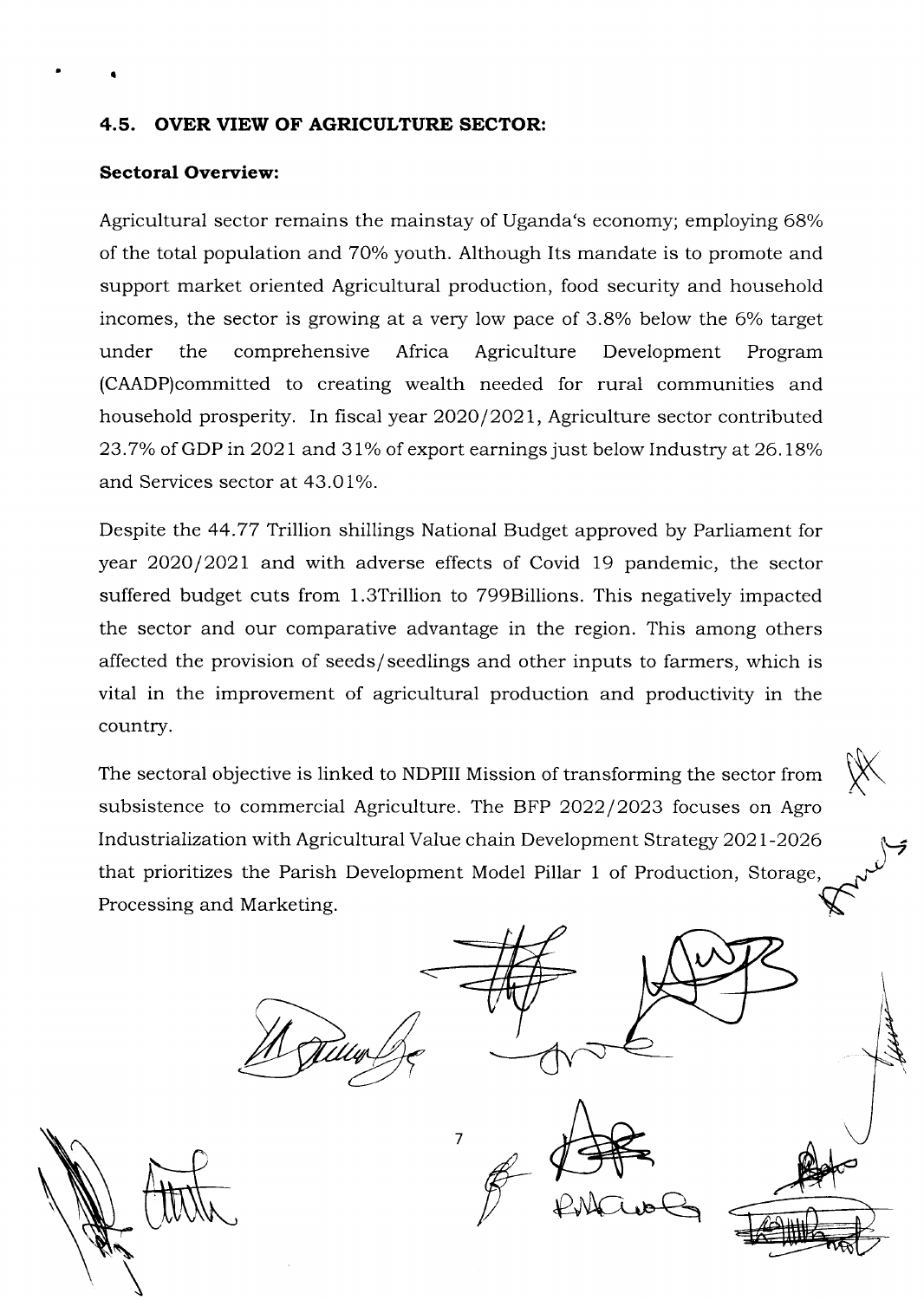#### 5.O SPECIFIC VOTES:

# 5.O.1 VOTE O1O - MINISTRY OF AGRICULTURE, ANIMAL INDUSTRY AND FISHERIES:

#### The Ministry's Planning Framework

Government is implementing the NDP III which defines the broad direction for the country and sets key objectives, interventions and targets for sustainable socio-economic transformation of Uganda. The goal of NDPIII is to increase average household incomes and improve the quality of life of Ugandans. NDPIII aims to pursue achievement of these goals under the overall theme of Sustainable Industrialization for inclusive growth, employment and sustainable wealth creation.

The NDPIII aims at accelerating the growth of the economy, transform the lives of the people and strengthen the country's regional and international competitiveness. The five objectives are:

- i. Enhancing value addition in key growth opportunities;
- ii. Strengthening the private sector capacity to drive growth and create jobs;
- iii. Consolidating and increasing the stock and quality of productive infrastructure;
- iv. Enhancing the productivity and social wellbeing of the population; and

v. Strengthening the role of the state in guiding and facilitating development. The above strategic objectives are providing the framework for streamlining and directing Government, private sector, civil society and Development Partners' investments towards attaining the following:

- i. Increased agricultural production/productivity and agro-processing, mineral beneficiation and mineral-led industrialization, oil refining, digttalization, and labour intensive light manufacturing (including cottage industries);
- ii. Sequential and coordinated infrastructure investments in energy, roads, water, air, rail, industrial parks, and mechanized irrigation sehemes to

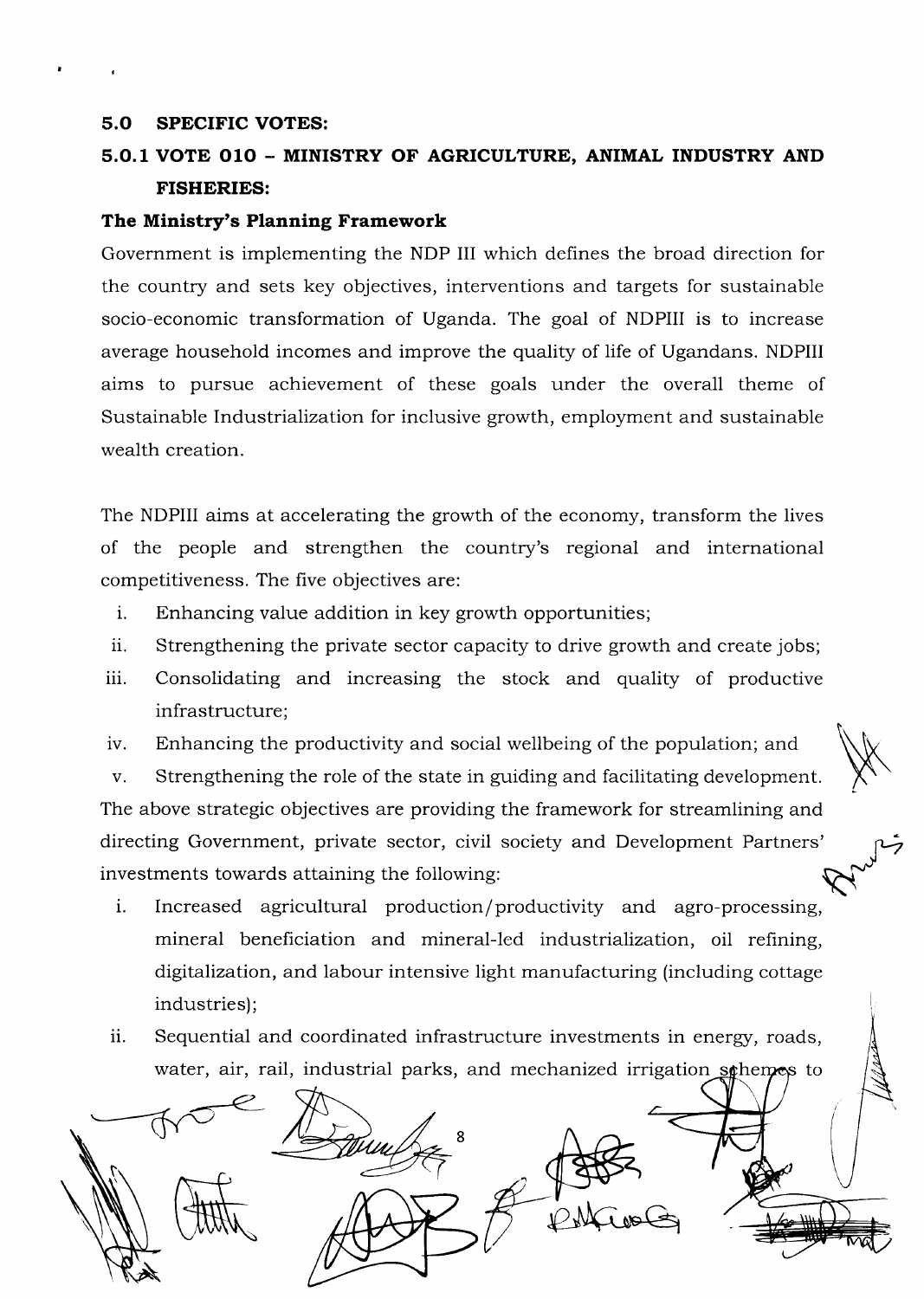support increased production/productivity for export expansion and the production of goods that are otherwise imported;

- iii. Increased generation of more skilled, better motivated and healthier workforce for all sectors of the economy, but particularly for industrial sector as well as a modernized agricultural sector; and
- iv. A strengthened private sector that is able to drive growth and investment in collaboration with the state. strengthened private sector that is able to drive growth and investment in collaboration with the state.

# 5.O.2 Agro-industrialization in the NDPIII

Agriculture as a source of livelihood, therefore Agro-Industrialization (AGI) offers a great opportunity for Uganda to embark on its long-term aspiration of increasing household incomes and improving the quality of life. AGI is strategically being prioritized in the medium-term planning by Government due to the following reasons:

- i. AGI presents an avenue for promoting inclusive and equitable growth.
- ii. Second, Uganda has a positive trade balance in agro-industrial products.
- iii. It provides an opportunity to add value to agricultural raw materials in order to promote export expansion of high value products.
- iv. It provides an opportunity for import substitution.
- v. It provides an opportunity to address the high post-harvest losses, minimize losses to disasters, stabilize prices and increase household incomes.
- The backward and forward linkages between agriculture and agroindustries requires Uganda to sustainably transform agro value chains to ensure sufficient supply for domestic industries to undertake transformative sustainable manufacturing while creating employment for its citizens vi.

9



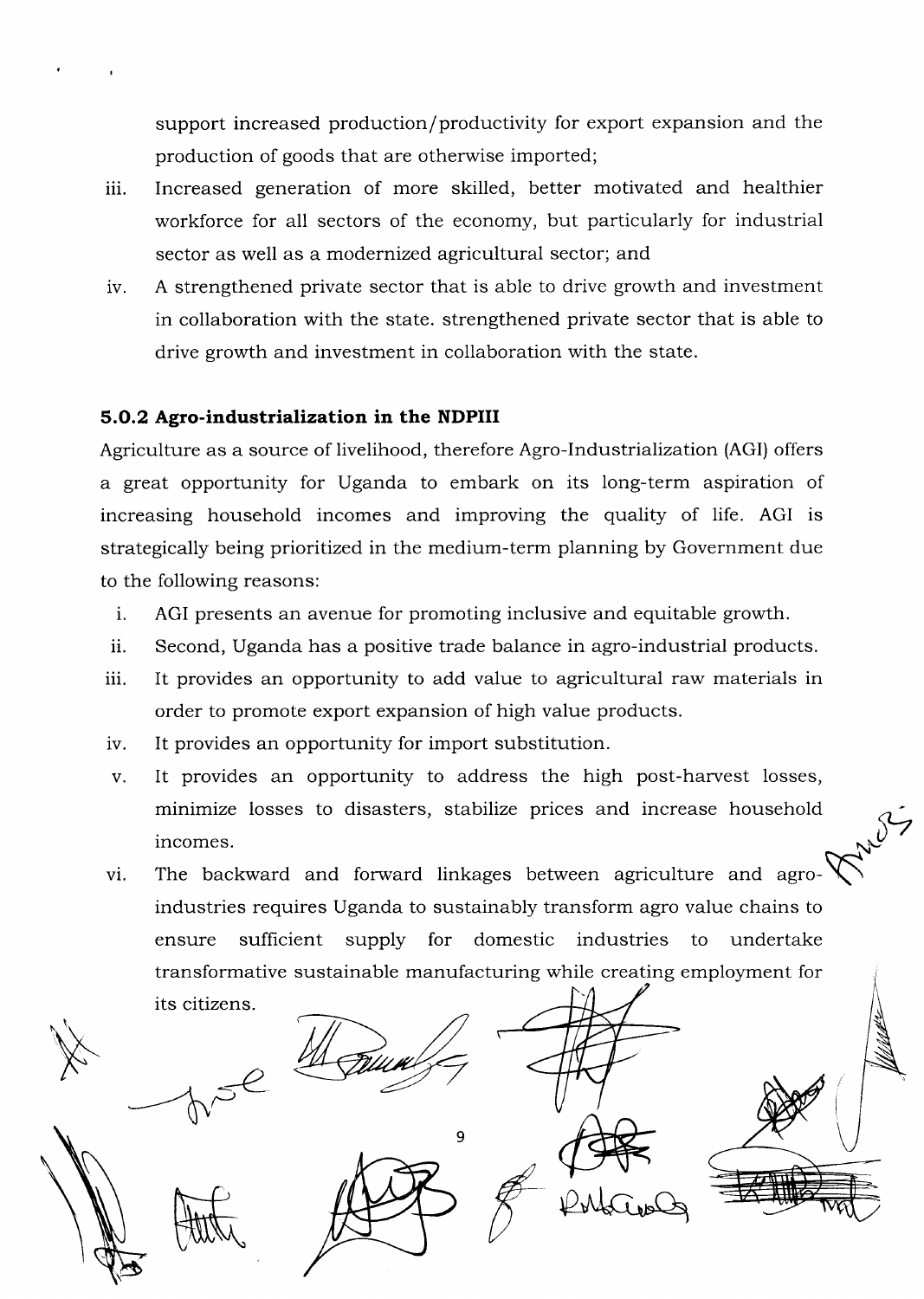# 5.O.3 The key results to be achieved over NDP III period are:

- i. Increase total export value of processed agricultural commodities and products (coffee, tea, fish, dairy, meat and maize) from USD 0.935 Billion to USD 2.7 billion.
- ii. Reduce total value of imported cereals and cereal preparations, vegetable fats and oils and sugar preparations from USD 931.1 million to USD 500 million;
- 111. Increase agricultural sector growth rate from 3.8 percent to 6.0 percent;
- iv. Increased labour productivity in the agro-industrial value chain (value added, USD per worker) from USD 2,272 to USD 3,174;
- Increase the number ofjobs created in agro-industry along the value chain by 100,000; V
- Reduction in the percentage of household's dependent on subsistence agriculture as a main source of livelihood from 68.9 percent to 55 percent. vi.

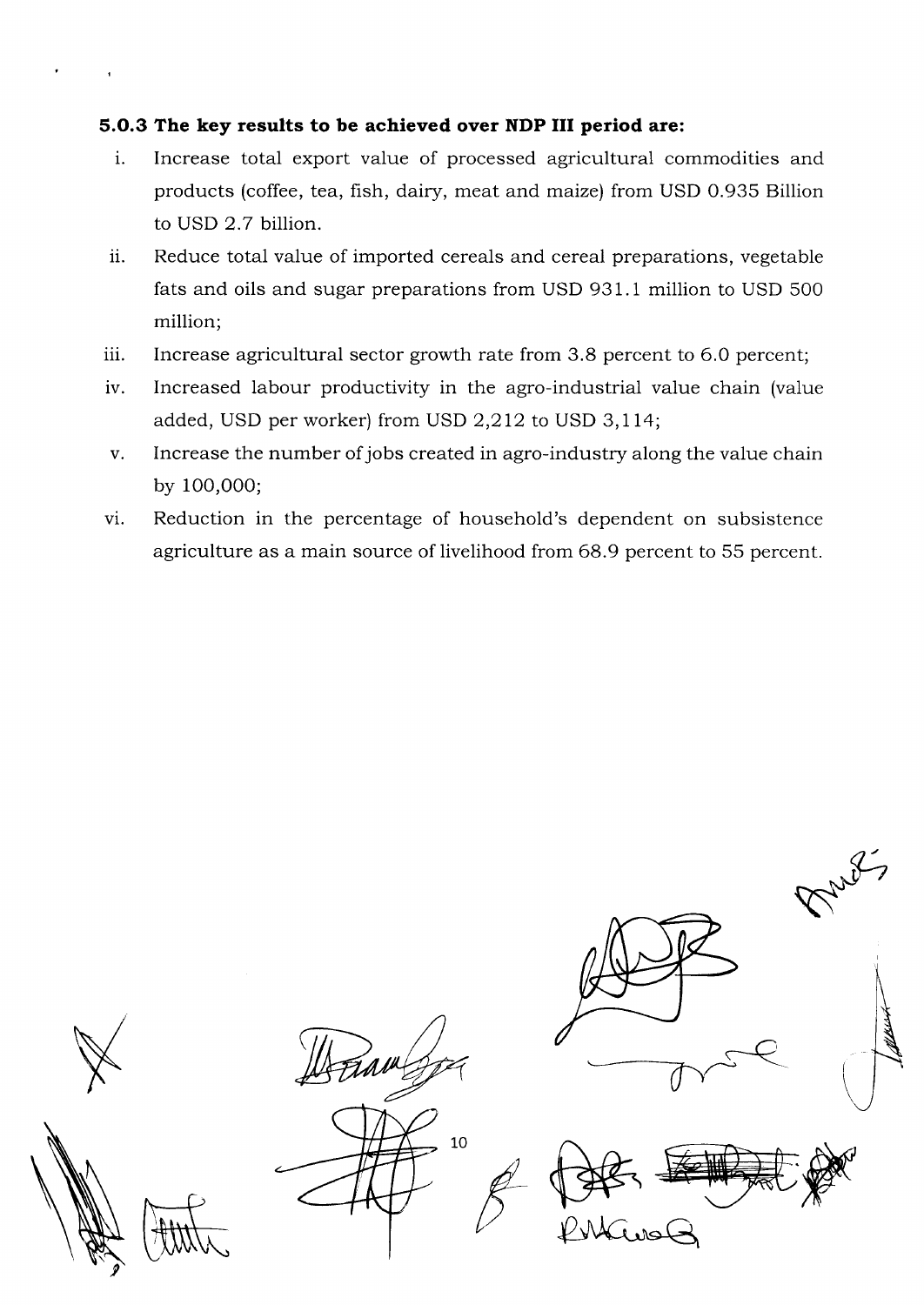# 5.0.4 ANNUAL PROJECTIONS FY 2022/23 AND HALF YEAR EXPENDITURE PERFORMANCE FY 2021/22

# Table 1: Annual Budget projections FY 2022/23 and Half- Year Expenditure performance FY 2021/22. VOTE 010 - MAAIF

|                                                                              | <b>FY</b><br>2021/2<br>$\mathbf{z}$<br>Approve<br>d<br><b>Budget</b><br>(bns) | <b>FY</b><br>2022/<br>23<br><b>Budget</b><br>Estima<br>tes<br>(bns) | $%$ age<br>chan<br>ge<br><b>Budg</b><br>et<br>alloc<br>ation | <b>Expen</b><br>diture<br>by<br><b>Dec</b><br>(bns)<br><b>FY</b><br>2021/<br>22 | H1<br>expen<br>diture<br>$\%$<br><b>FY</b><br>2021/<br>22 |
|------------------------------------------------------------------------------|-------------------------------------------------------------------------------|---------------------------------------------------------------------|--------------------------------------------------------------|---------------------------------------------------------------------------------|-----------------------------------------------------------|
| VOTE 010 - Ministry of<br>Agriculture, Animal Industry &<br><b>Fisheries</b> |                                                                               |                                                                     |                                                              |                                                                                 |                                                           |
| Recurrent                                                                    |                                                                               |                                                                     |                                                              |                                                                                 |                                                           |
| Wage                                                                         | 13.21                                                                         | 19.58                                                               | 48.2                                                         | 5.486                                                                           | 41.5%                                                     |
| Non-Wage                                                                     | 36.26                                                                         | 31.84                                                               | (12.2)                                                       | 11.08                                                                           | 30.6%                                                     |
| <b>Domestic Dev</b>                                                          | 105.76                                                                        | 23.57                                                               | (77.7)                                                       | 19.552                                                                          | 18.5%                                                     |
| <b>External Financing</b>                                                    | 392.46                                                                        | 376.78                                                              | (4.0)                                                        | 216.78                                                                          | 55.2%                                                     |
| <b>Total excl.External Financing</b>                                         | 155.24                                                                        | 74.99                                                               | (51.7)                                                       | 36.118                                                                          | 23.3%                                                     |
| <b>Total incl.External</b>                                                   | 547.70                                                                        | 451.78                                                              | (17.5)                                                       | 252.89<br>8                                                                     | 46.2%                                                     |
| Source: Draft estimates 2022-23                                              |                                                                               |                                                                     |                                                              |                                                                                 |                                                           |

According to the table, the budget for MAAIF is expected to decline by 17.5% from U547.70bn in FY2021/22 to U252.898 bn in FY 2022/23. This is attributed to the 12.2% decline in the Non-wage, 77.7% decline in the GOU development and a 4% decline in external financing. The wage is however rease by 41.5%. The budget decline contradicts Government's

11

**MARK** 

 $\sqrt{\frac{1}{2}$ 

Policies

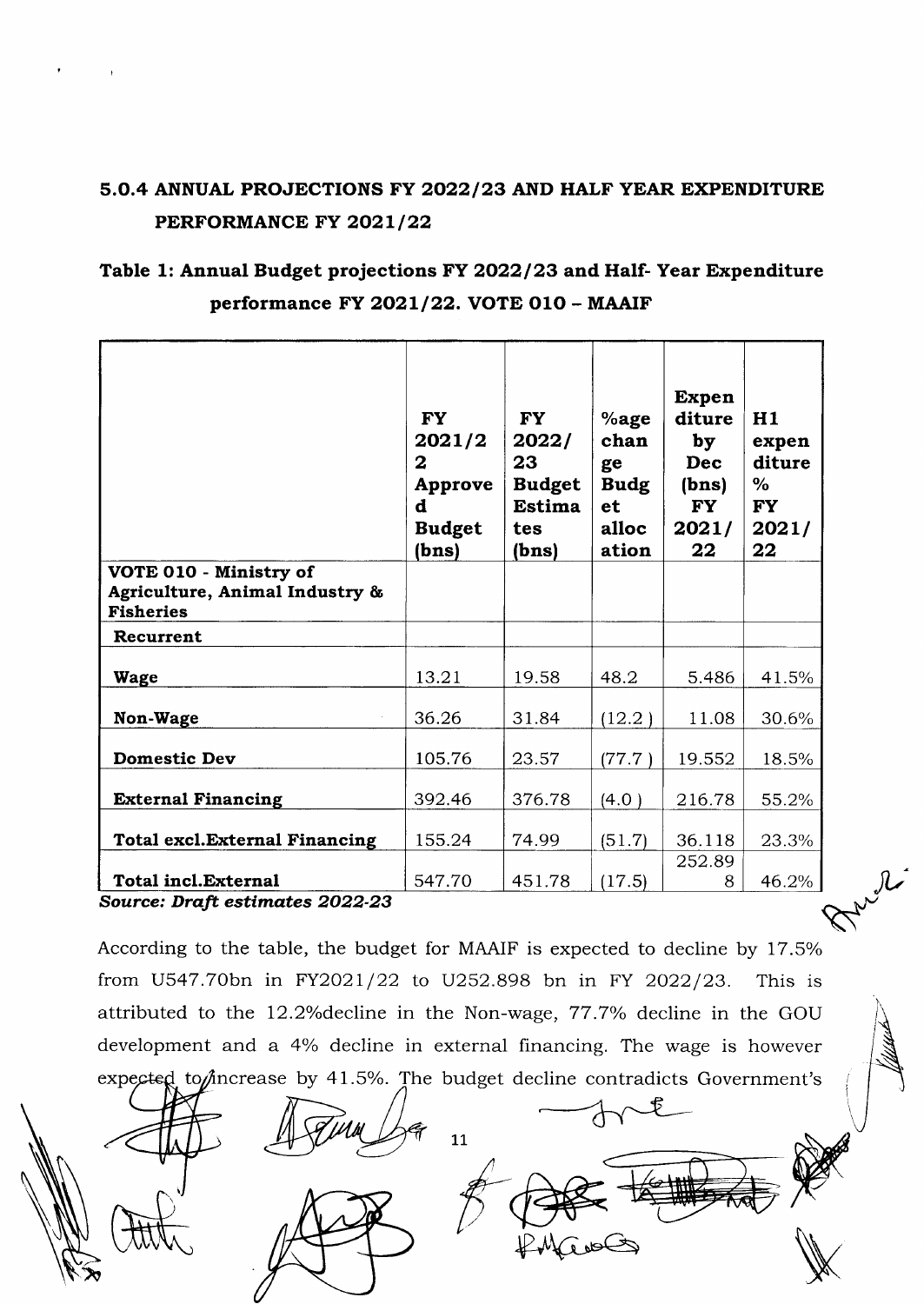Agro-industrialisation strategy which is aimed at transforming the agricultural sector towards industrialisation.

The half year budget performance on the other hand reflects an overall 46.2% budget performance, which is attributed to 41.5% expenditure on wage, 30.6% in non-wage and 18.5% in GOU Development while external financing performed at 55.2%.

# 5. 1. COMMITTEE OBSERVATIONS AND RECOMMENDATIONS 1. MTEF CUTS

The Committee observes that while the Agro-lndustrialization Programme budget estimates for the Budget Framework Paper (BFP) FY 2022/23 were UGX: 1,666 billion, out of the National MTEF of UGX 42,980 billion; representing a 3.9% allocation to the Programme. The projected MTEF for the Agro-Industrialization Programme in the FY  $2022/23$  at the MPS is UGX 1,190 billion, out of the National MTEF of UGX 45,325 billion; representing a 2.6% allocation to the Programme. This implies that the Agro-Industriahzation Programme MTEF has reduced by UGX 476.74 Billion; from the approved National Budget Framework Paper for  $2022/23$ . The following activities (annex 1) will either not be implemented or will be grossly affected.

It should be noted that agriculture contributes economy 23.7% of GDP and  $31\%$  of export earnings FY 2020/2021 and 70% of the population is employed in agriculture that generates income both at household level and export level.

# The Committee recommends as follows:

The Committee recommends that a total of UGX 898.118bn be provided to the Ministry to accommodate the MTEF cut of UGX476.74bn 421.378bn as approved by parliament in the NBFP 2022/23- (annex 2).

 $\dot{\,}$ 

L2

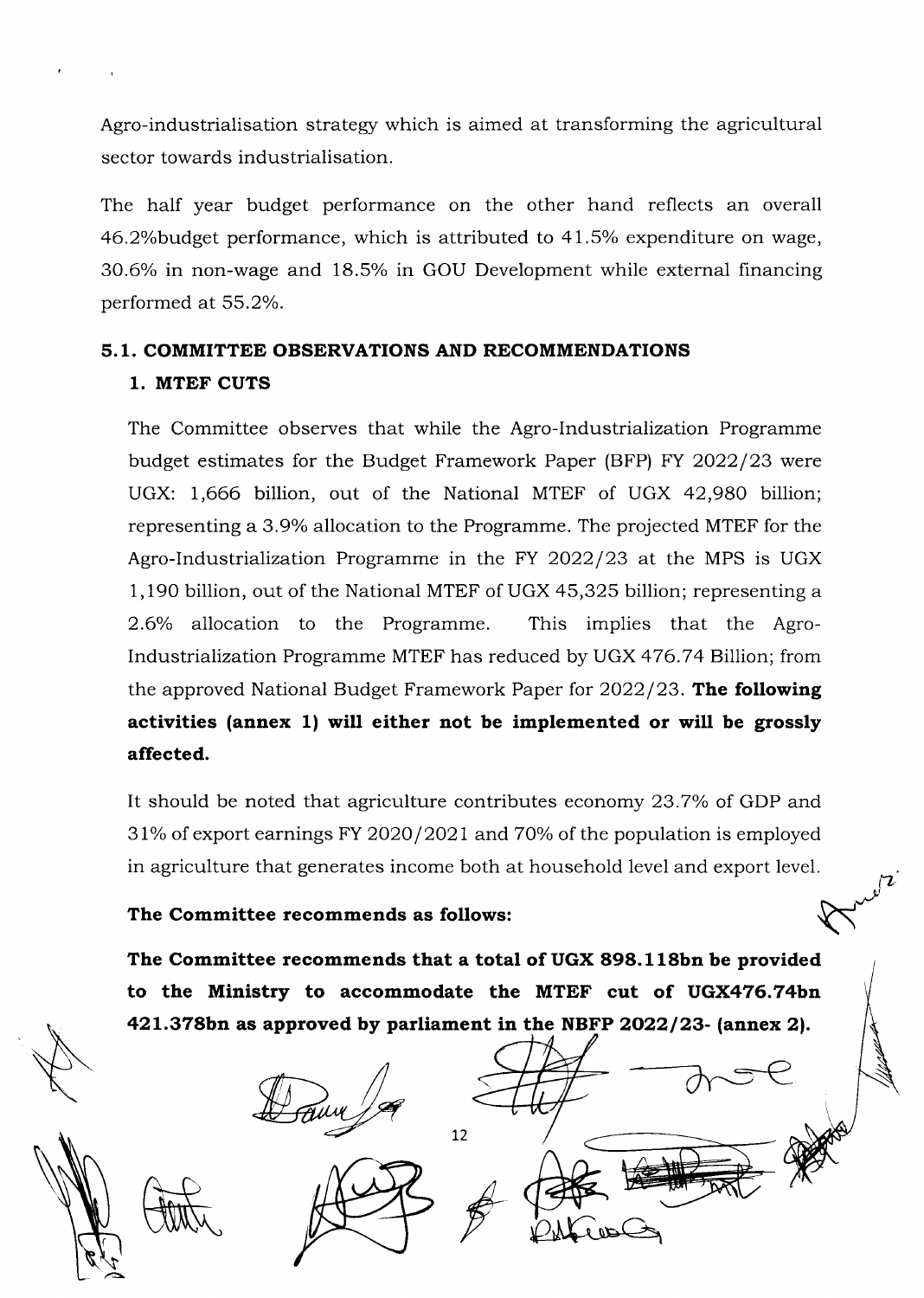## 2. AGRO.INDUSTRIALIZATION PROGRAM BUDGET

The Committee observes the budget allocated to the agro-industrialization program is only 2.6% of the National Budget and over 43.3% of the allocation is externally funded, which comes with stringent terms leading to delays in implementation and absorption causing losses to Government.

## The Committee recommends that:

- i. Government should fast tract funding the Agro-Industrialization Program to minimum of 10% as per Maputo Declaration 2OO3 to which Uganda is a signatory.
- ii. Agro-Industrialization Program should not be relegated to external funding, but given priority from the Consolidated Fund.

### 3. Parish Development Modet (PDM)

The Committee observes that the BFP 2022/2023 focuses on Agro Industrialization with Agricultural Value chain Development Strategy 2027-2026 that prioritizes the Parish Development Model Pillar 1 of Production, Storage, Processing and Marketing.

The current allocations disadvantages the highly populated areas and also there are variations in poverty and development levels as indicated in the table below:

Region Population Parishes Households Expected Amount Billions) Eastern | 10,862,100 | 3,273 | 1,536,144 | 327.3 **Northern** 8,630,800 2,300 1,099,663 230.0 Western 10,668,200 2,517 1,912,902 251.7 **Central** | 11,953,000 | 1,701 | 2,303,229 170.1.  $\mathcal{A}$   $\rho$ UBOS, Population projections 2021 13ונגד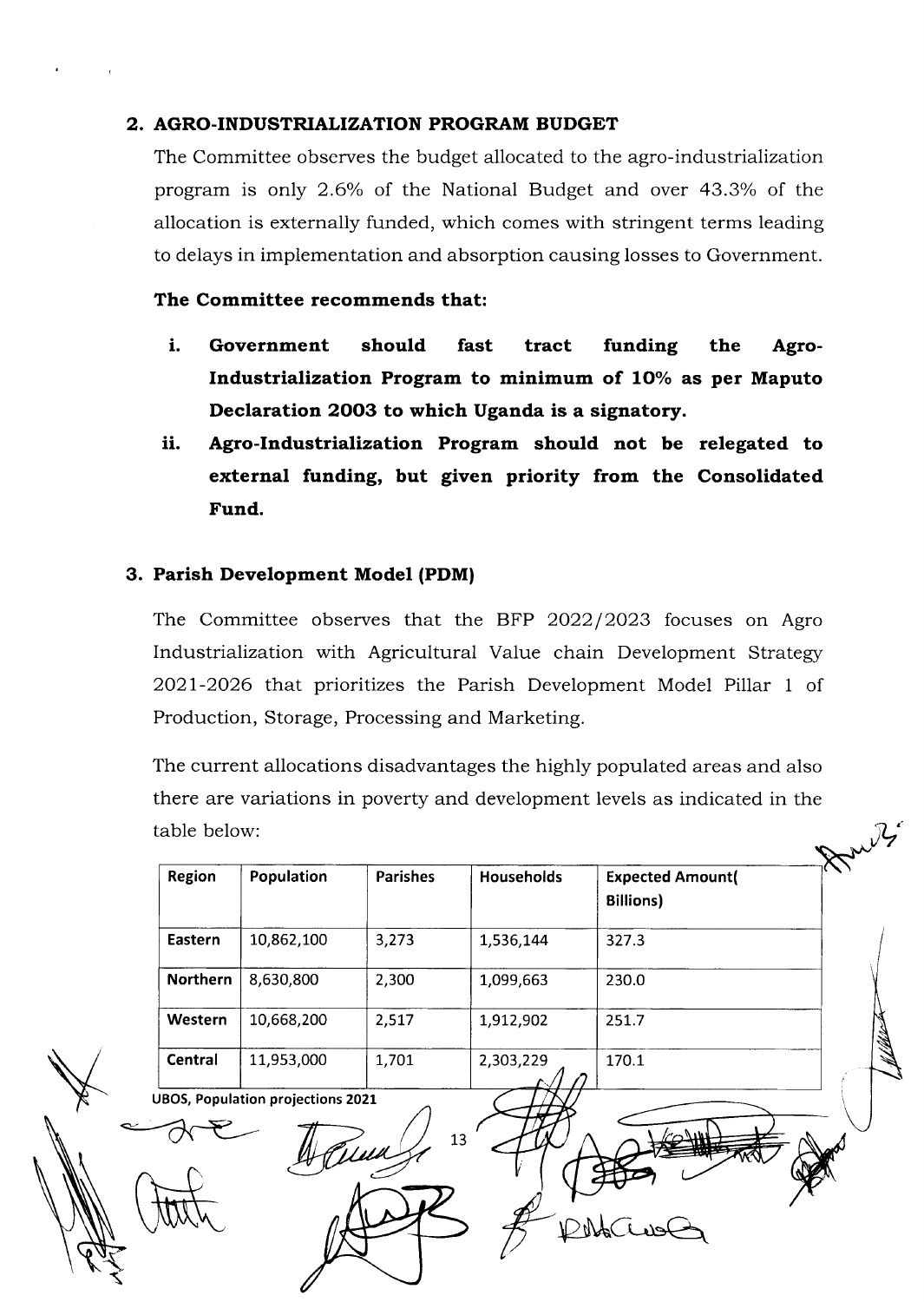### Recommendations:

 $\blacktriangledown$ 

- i. There should be equity to take care of differences of population and poverty levels.
- ii. The agro industrialization budget should focus on key commodity in the value chains and finance them appropriately to become competitive ,the Key commodities include Coffee, Oil seeds, Fish farming, macadamia, cashew nuts, cocoa, tea among others.
- iii. While the PDM takes funds directly to the Parish, for farmers to either individually or collectively procure inputs for their production activities, there should be appropriate enterprise section for advisory and regulation of quality inputs. Furthermore, other agricultural extension support.

### 4. Water for Production:

The Committee is concerned about the delay in completing the Irrigation Master Plan coupled with low investment in small scale irrigation schemes. This undermines the realization of Pillar 1 of the PDM.

### The Committee therefore recommend that;

- i. UGX2Obn be allocated for water for production in water stressed areas.
- ii. MAAIF and Ministry of Water and Environment should expedite the completion of the lrrigation Master Plan which will effectively guide in the assessment of water for production that is accessible, affordable and adequate. There is enough water to facilitate irrigation because the sum of the external and internal renewable surface water resources (the average annual river flow generated from precipitation) in Uganda amounts to 43.3 billion cubic meters per year though the dependence ratio (proportion that originates outside the country) is still 60%.

L4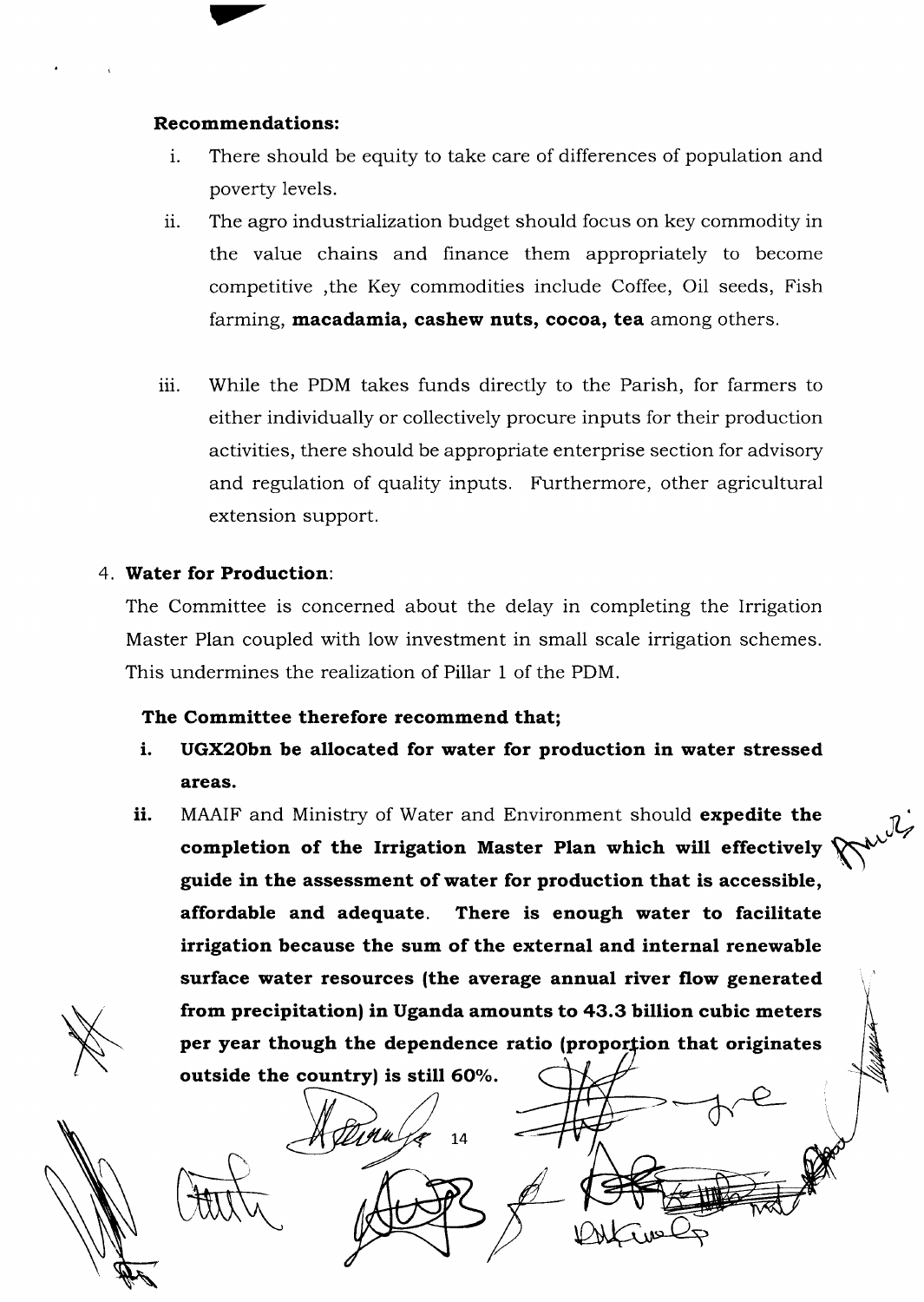iii. Government should also rehabilitate the existing irrigation infrastructures and schemes for easy access by small holder farmers. This involves MAAIF procuring innovative irrigation technologies and other agricultural production facilities in utilizing excessive rain water and floods. This will boost continuous production and farming will be all year round.

### 5. Agricultural Engineers

The Committee is further concerned that of the 146 districts in Uganda only 49 have Senior Agricultural Engineers required for providing technical support in the implementation of all interventions under water for agricultural production and mechanization. This implies a ratio of 1:3 Agricultural Engineers per district. If such a staffing gap is not addressed, the operations and maintenance of the water for agricultural facilities and mechanization equipment will be constrained.

#### Recommendation:

MAAIF through the Department of Agriculture Infrastructure and Water for Agriculture Production should consider phased recruitment of more 97 Senior Agricultural Engineers to guide the implementation of water for production interventions

### 6. Agricultural mechanization:

Mul While land is one of the primary factors of production, MAAIF has noted that Uganda is endowed with over 44% (UBOS 2020) of arable land; of which only 34.4 percent is under agricultural use. We have therefore set a target to move this to 5O% by 2026.

### Recommendation:

The Committee recommends that UGX4Obn be provided for procurement of assorted tractors and implements and UGX 10bn for Ox-plough and accessories.

15